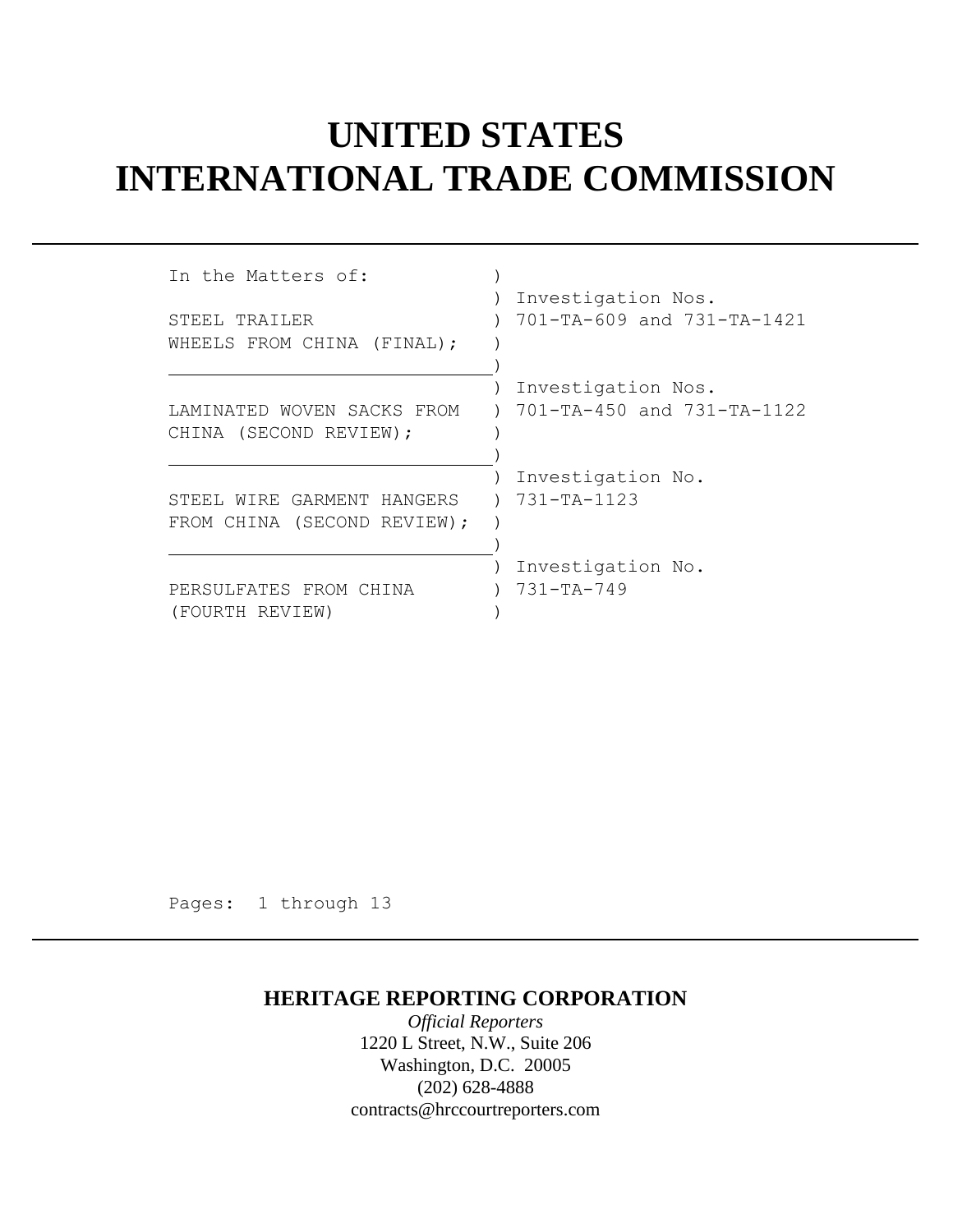# **UNITED STATES INTERNATIONAL TRADE COMMISSION**

Place: Washington, D.C.

Date: August 2, 2019

### **HERITAGE REPORTING CORPORATION**

*Official Reporters* 1220 L Street, N.W., Suite 206 Washington, D.C. 20005 (202) 628-4888 contracts@hrccourtreporters.com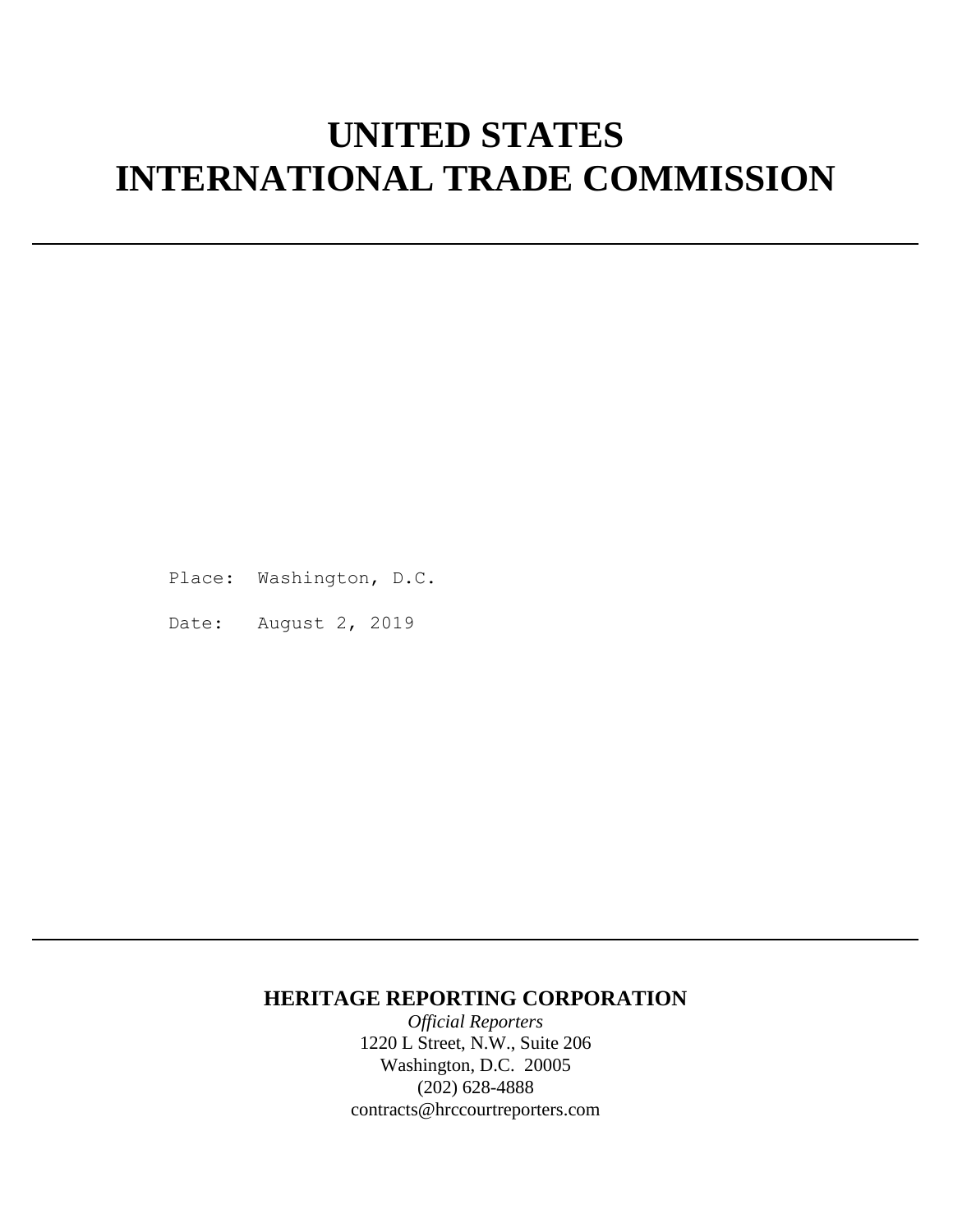THE UNITED STATES INTERNATIONAL TRADE COMMISSION

| In the Matters of:          |                            |
|-----------------------------|----------------------------|
|                             | Investigation Nos.         |
| STEEL TRAILER               | 701-TA-609 and 731-TA-1421 |
| WHEELS FROM CHINA (FINAL);  |                            |
|                             |                            |
|                             | Investigation Nos.         |
| LAMINATED WOVEN SACKS FROM  | 701-TA-450 and 731-TA-1122 |
| CHINA (SECOND REVIEW);      |                            |
|                             |                            |
|                             | Investigation No.          |
| STEEL WIRE GARMENT HANGERS  | $731 - TA - 1123$          |
| FROM CHINA (SECOND REVIEW); |                            |
|                             |                            |
|                             | Investigation No.          |
|                             |                            |
| PERSULFATES FROM CHINA      | $731 - TA - 749$           |
| (FOURTH REVIEW)             |                            |

Room 101 500 E Street, S.W. Washington, D.C.

Friday, August 2, 2019

The meeting commenced, pursuant to notice, at

11:00 a.m., before the United States International Trade Commission, Commissioner MEREDITH M. BROADBENT presiding.

APPEARANCES:

On behalf of the Commission: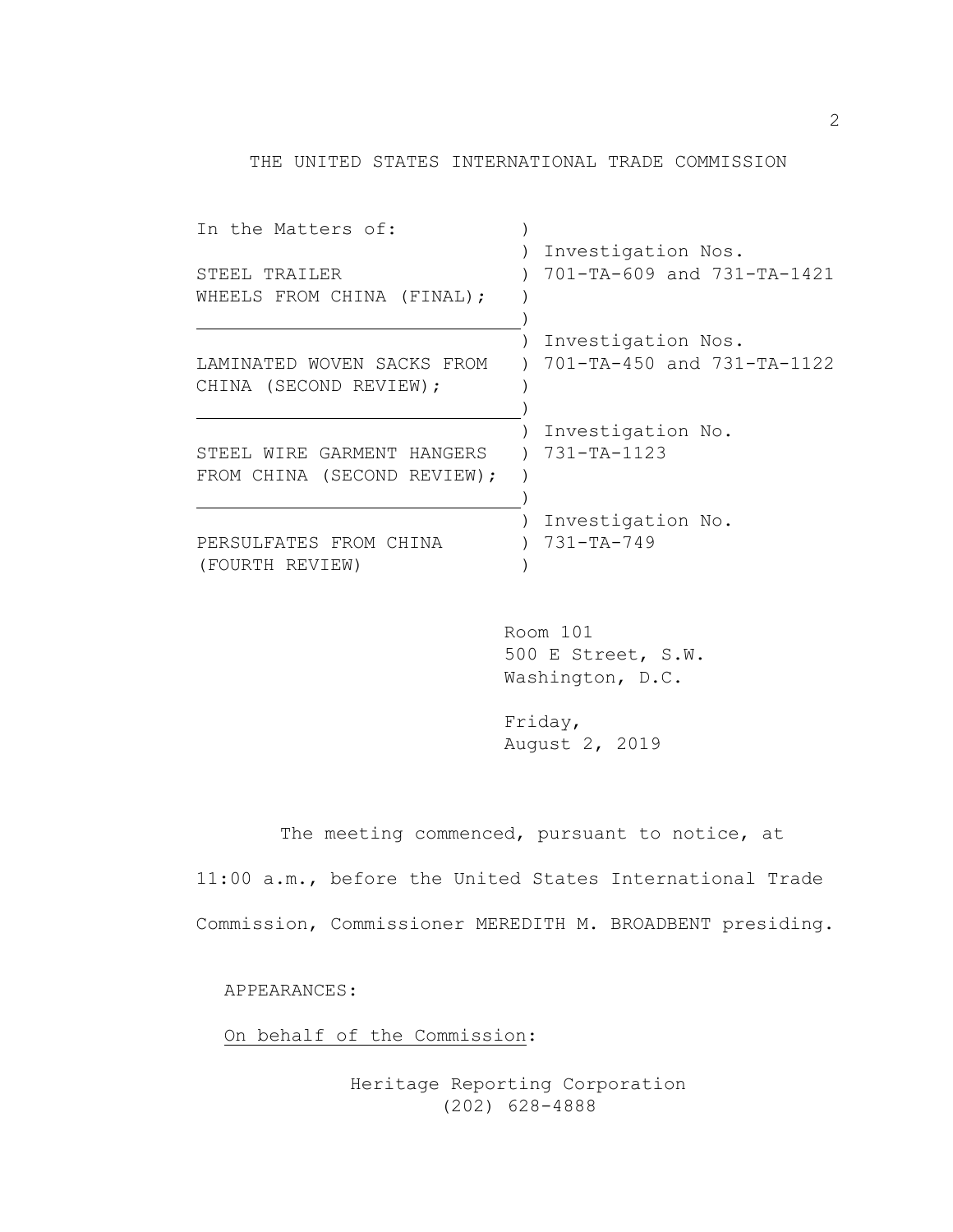DAVID S. JOHANSON, Chairman (Via Telephone) IRVING A. WILLIAMSON, Commissioner (Via Telephone) MEREDITH M. BROADBENT, Commissioner (Presiding) RHONDA K. SCHMIDTLEIN, Commissioner (Via Telephone) JASON E. KEARNS, Commissioner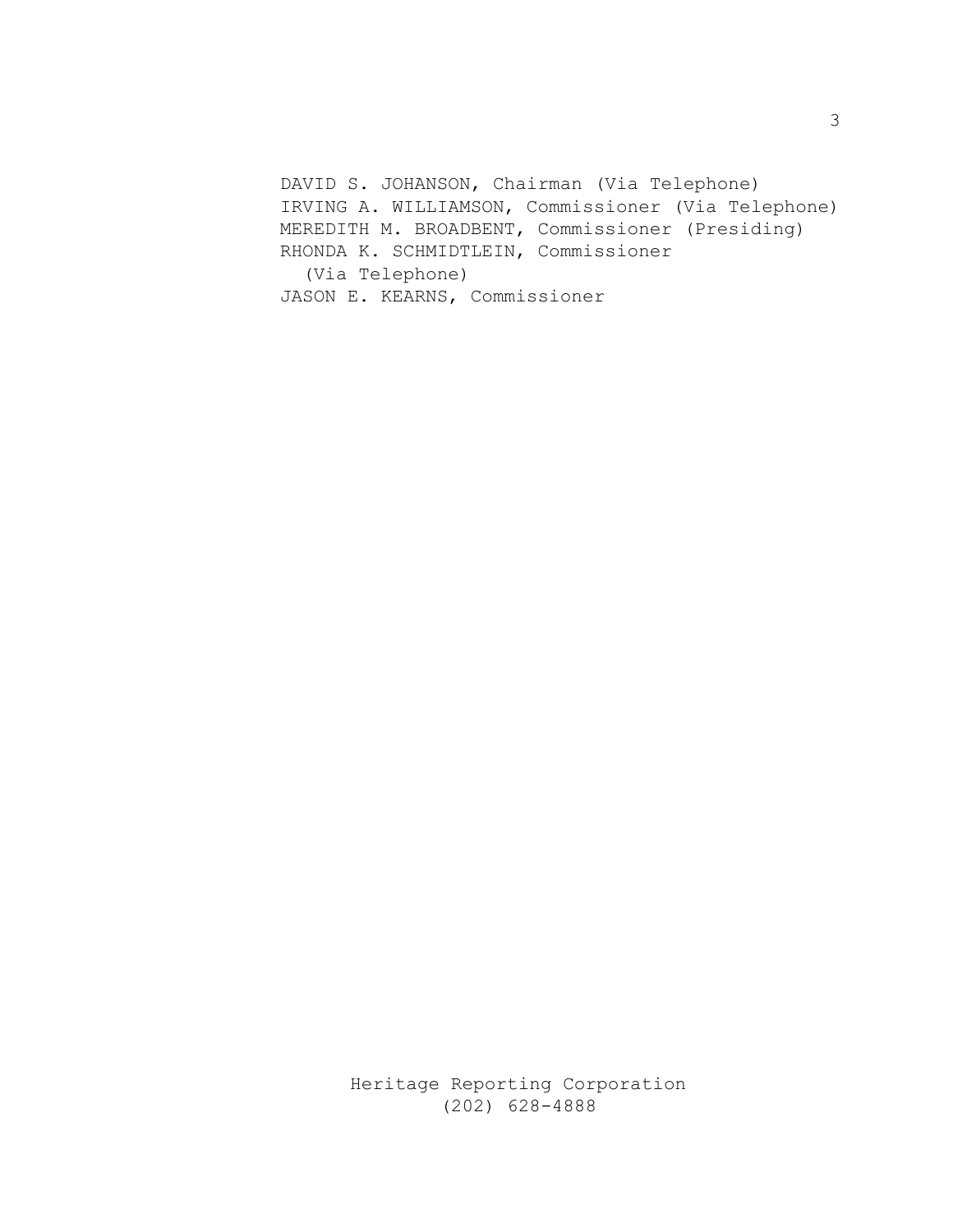#### Staff:

WILLIAM R. BISHOP, Supervisory Hearings and Information Officer TYRELL BURCH, Management Analyst

For 701-TA-609 and 731-TA-1421:

JORDAN HARRIMAN, Investigator AMANDA LAWRENCE, International Trade Analyst ANDREW KNIPE, International Economist SAMUEL VARELA-MOLINA, Accountant/Auditor LAURA THAYN, Statistician HENRY SMITH, Attorney/Advisor CRAIG THOMSEN, Supervisory Investigator

For 701-TA-450 and 731-TA-1122:

CELIA FELDPAUSCH, Investigator MADELINE HEEREN, Attorney/Advisor MARY MESSER, Supervisory Investigator

For 731-TA-1123:

CALVIN CHANG, Investigator ALLISON THOMPSON, International Industry Analyst WILLIAM KENT, Attorney/Advisor

#### For 731-TA-749:

STAMIN BORISSON, Investigator SAMUEL GOODMAN, International Trade Analyst JASON MILLER, Attorney/Advisor MARY MESSER, Supervisory Investigator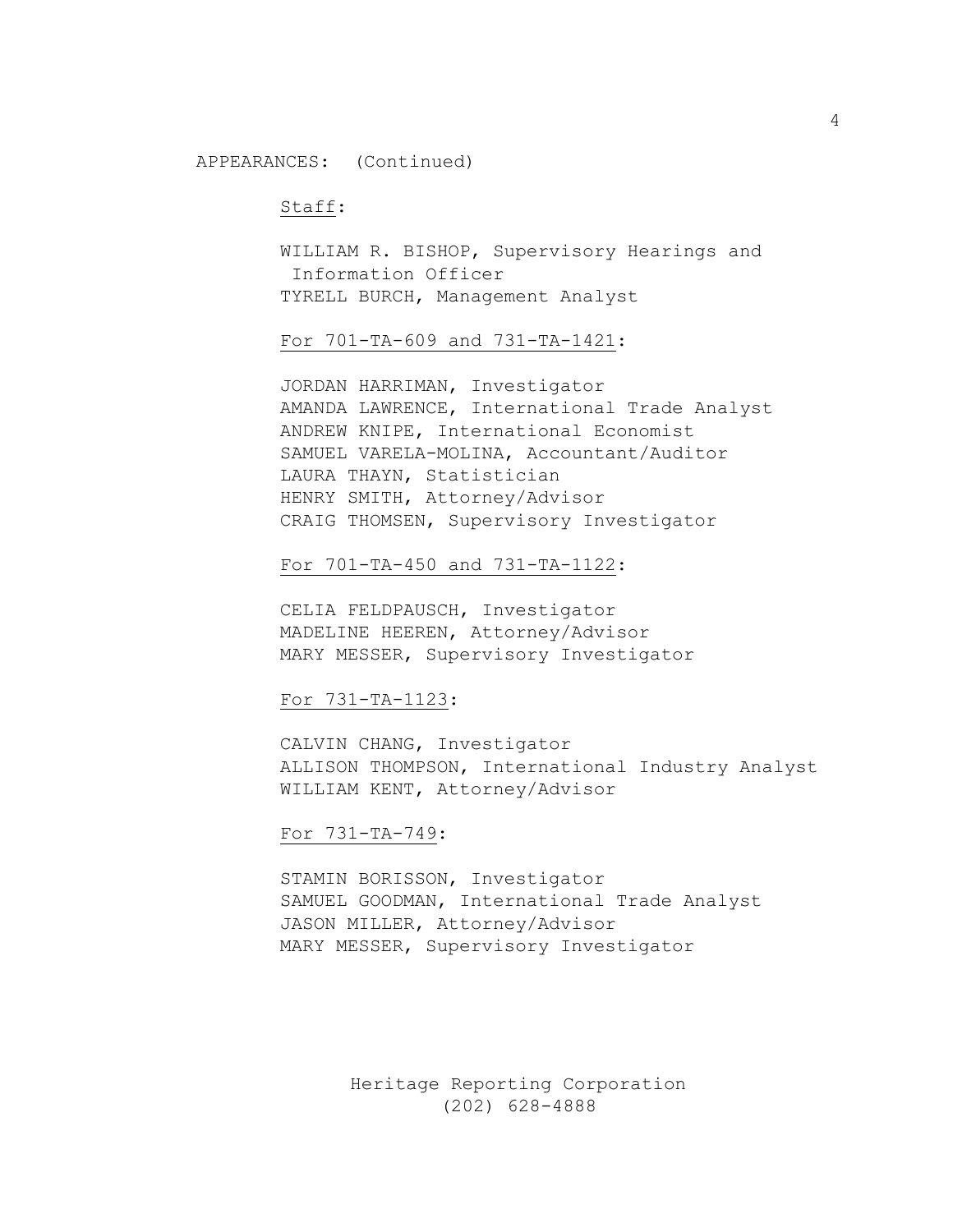## $\underline{\texttt{I}} \underline{\texttt{N}} \underline{\texttt{D}} \underline{\texttt{E}} \underline{\texttt{X}}$

**PAGE** 

| Agenda for future meetings: none                                                                   | 4               |
|----------------------------------------------------------------------------------------------------|-----------------|
| Approval of Minutes for: July 2, 9, 10, 16, 17,<br>19, 24 and 30, 2019                             | 4               |
| Ratification List: 19-008                                                                          | 4               |
| Vote on Inv. Nos. 701-TA-609 and 731-TA-1421<br>(Final) (Steel Trailer Wheels from China)          | 4               |
| Vote on Inv. Nos. 701-TA-450 and 731-TA-1122<br>(Second Review) (Laminated Woven Sacks from China) | 6               |
| Vote on Inv. No. 731-TA-1123<br>(Second Review) (Steel Wire Garment Hangers from<br>China)         | 9               |
| Vote on Inv. No. 731-TA-749<br>(Fourth Review) (Persulfates from China)                            | 10 <sub>o</sub> |
| Outstanding action jackets: none                                                                   | 4               |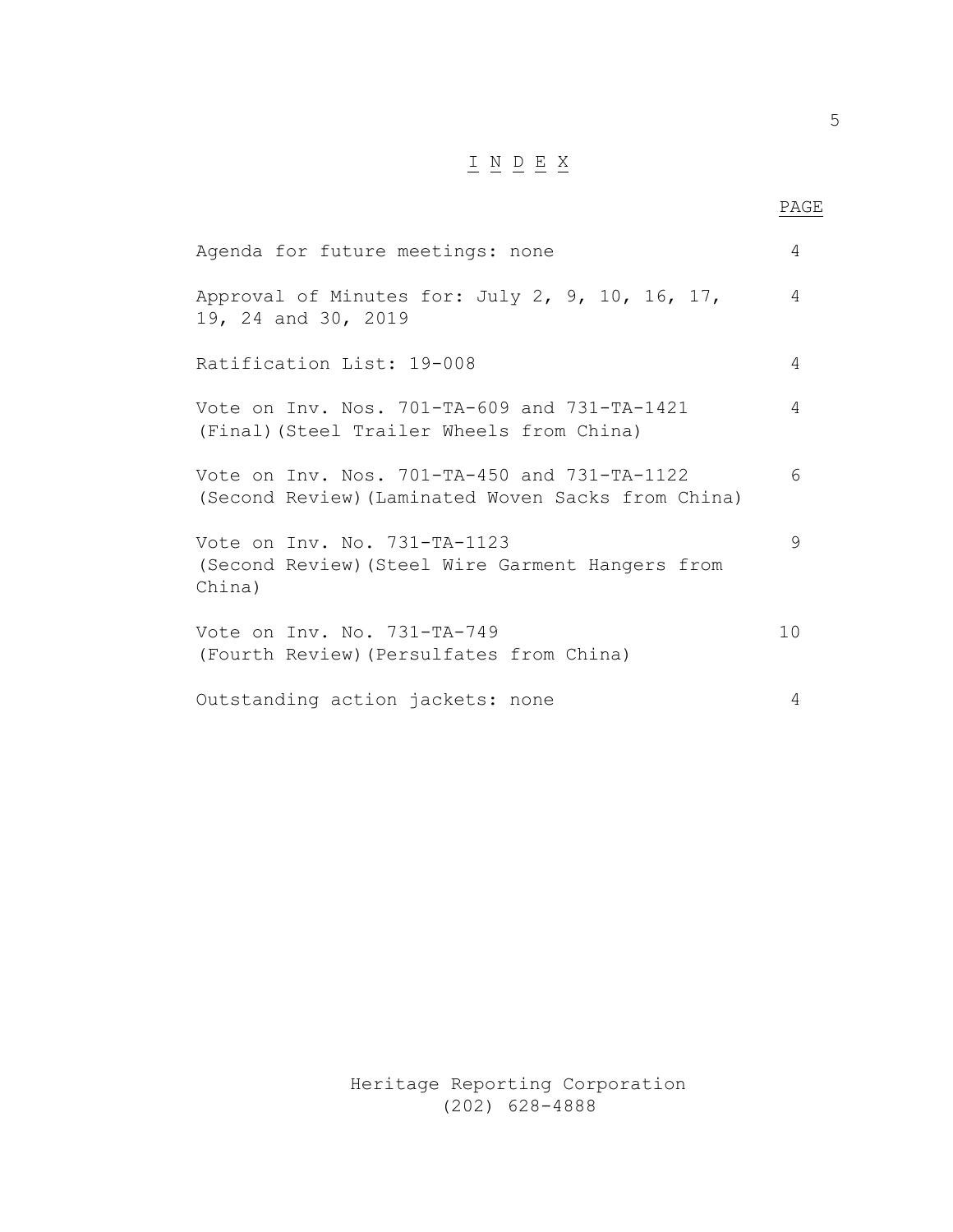| $\mathbf 1$ | $\underline{P} \underline{R} \underline{O} \underline{C} \underline{E} \underline{E} \underline{D} \underline{I} \underline{N} \underline{G} \underline{S}$ |  |  |  |
|-------------|-------------------------------------------------------------------------------------------------------------------------------------------------------------|--|--|--|
| 2           | (11:00 a.m.)                                                                                                                                                |  |  |  |
| 3           | COMMISSIONER BROADBENT: Good morning, this                                                                                                                  |  |  |  |
| 4           | meeting of the U.S. International Trade Commission                                                                                                          |  |  |  |
| 5           | will now come to order. Welcome to Chairman Johanson                                                                                                        |  |  |  |
| 6           | and Commissioners Williamson and Schmidtlein who are                                                                                                        |  |  |  |
| 7           | participating by telephone.                                                                                                                                 |  |  |  |
| 8           | COMMISSIONER WILLIAMSON: Good morning.                                                                                                                      |  |  |  |
| 9           | COMMISSIONER SCHMIDTLEIN: Good morning.                                                                                                                     |  |  |  |
| 10          | COMMISSIONER BROADBENT: I understand that                                                                                                                   |  |  |  |
| 11          | there are no agendas for future meetings or                                                                                                                 |  |  |  |
| 12          | outstanding action jackets to consider. Is there any                                                                                                        |  |  |  |
| 13          | objection to approval of the minutes of July 2nd, 9th,                                                                                                      |  |  |  |
| 14          | 10th, 16, 17, 24, and 30, 2019, or ratification list                                                                                                        |  |  |  |
| 15          | $19 - 008?$                                                                                                                                                 |  |  |  |
| 16          | (No response.)                                                                                                                                              |  |  |  |
| 17          | COMMISSIONER BROADBENT: Hearing none, they                                                                                                                  |  |  |  |
| 18          | are approved.                                                                                                                                               |  |  |  |
| 19          | Next, we will turn to the vote on the final                                                                                                                 |  |  |  |
| 20          | phase of Investigations No. 701-TA-609 and                                                                                                                  |  |  |  |
| 21          | 731-TA-1421, concerning Imports of Steel Trailer                                                                                                            |  |  |  |
|             |                                                                                                                                                             |  |  |  |

Heritage Reporting Corporation (202) 628-4888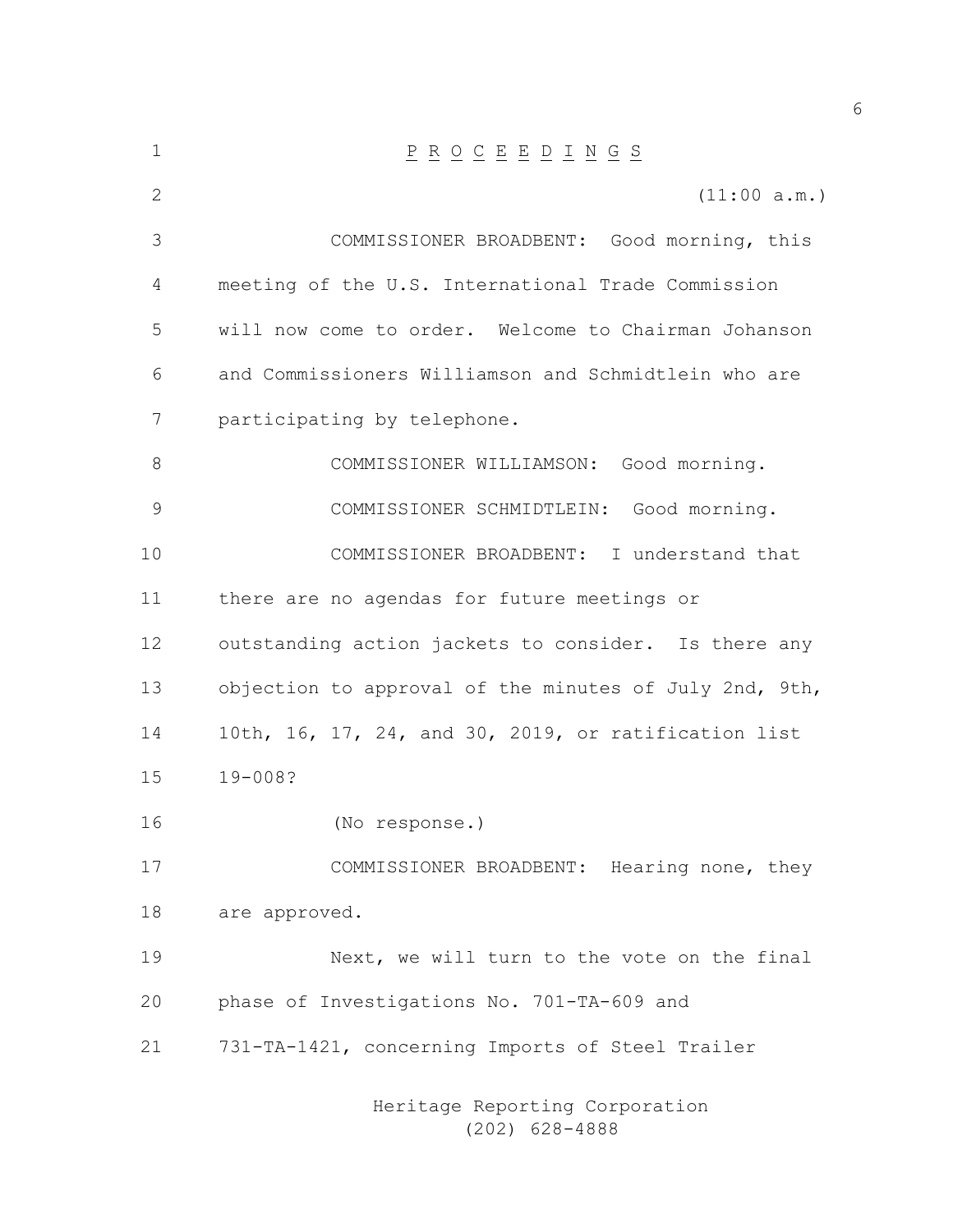Wheels from China.

 Welcome to Mr. Thomsen and the staff who participated in these negotiations. Are there any questions for the staff? (No response.) COMMISSIONER BROADBENT: Are there any additions or corrections to the staff report? Yes? MR. THOMSEN: Craig Thomsen, Office of Investigations. Thank you very much, Commissioner Broadbent. Staff proposes that the final staff report for these investigations be revised in accordance with Memorandum INVRR74, dated July 26, 2019. COMMISSIONER BROADBENT: Thank you, Mr. Thomsen. Is there any objection to approval of the staff report, as revised? (No response.) COMMISSIONER BROADBENT: Hearing none, it is approved. Mr. Secretary, will you please call the roll.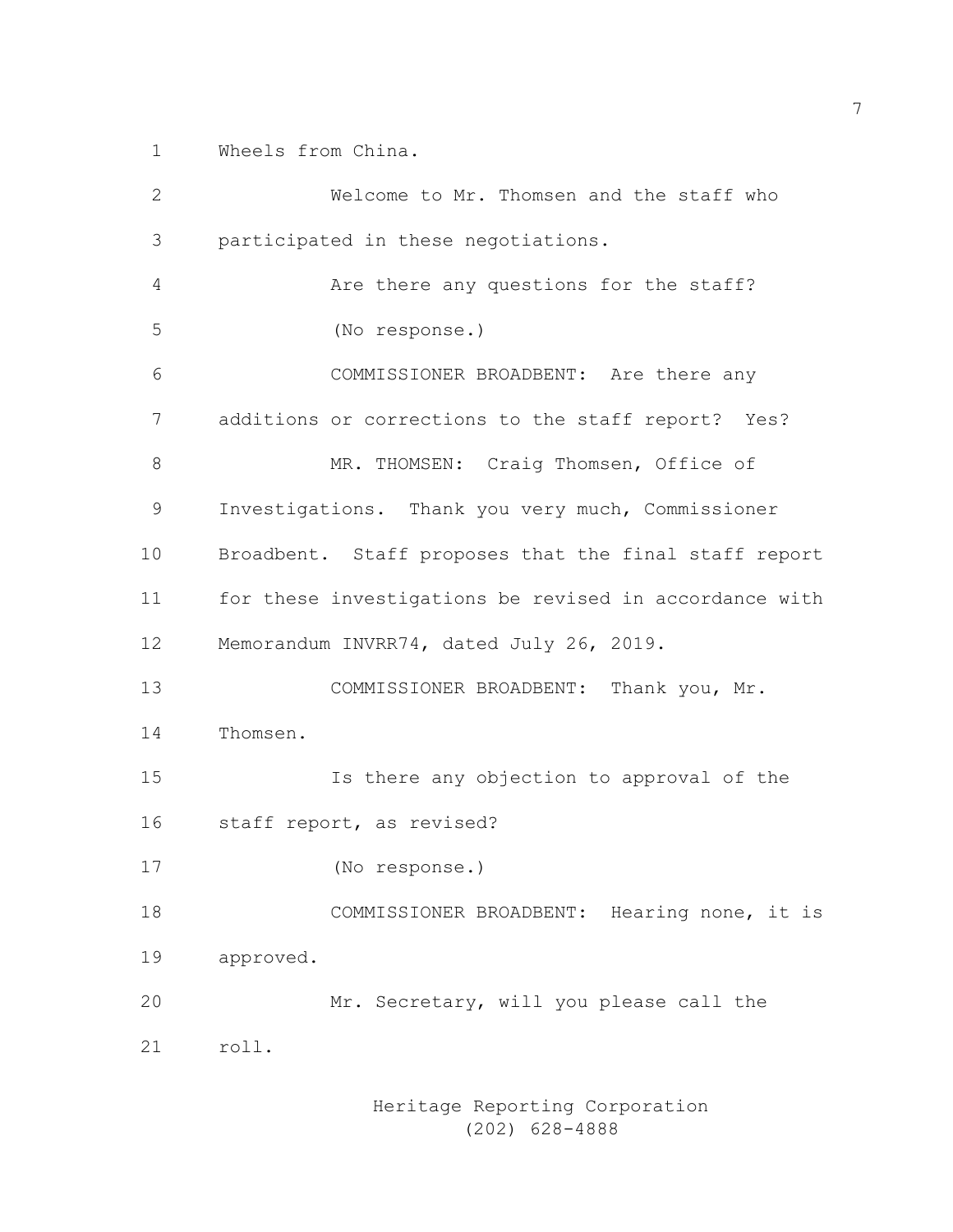MR. BISHOP: Commissioner Williamson? COMMISSIONER WILLIAMSON: I vote in the affirmative. MR. BISHOP: Commissioner Kearns? COMMISSIONER KEARNS: I vote in the affirmative. MR. BISHOP: Commissioner Broadbent? COMMISSIONER BROADBENT: I vote in the affirmative. MR. BISHOP: Commissioner Johanson? CHAIRMAN JOHANSON: I vote in the affirmative. MR. BISHOP: Commissioner Schmidtlein? COMMISSIONER SCHMIDTLEIN: I vote in the affirmative. MR. BISHOP: Madam Chairman, the Commission has reached affirmative determinations. COMMISSIONER BROADBENT: Thank you, Mr. Secretary. Further information concerning these determinations will be in the press release. Views of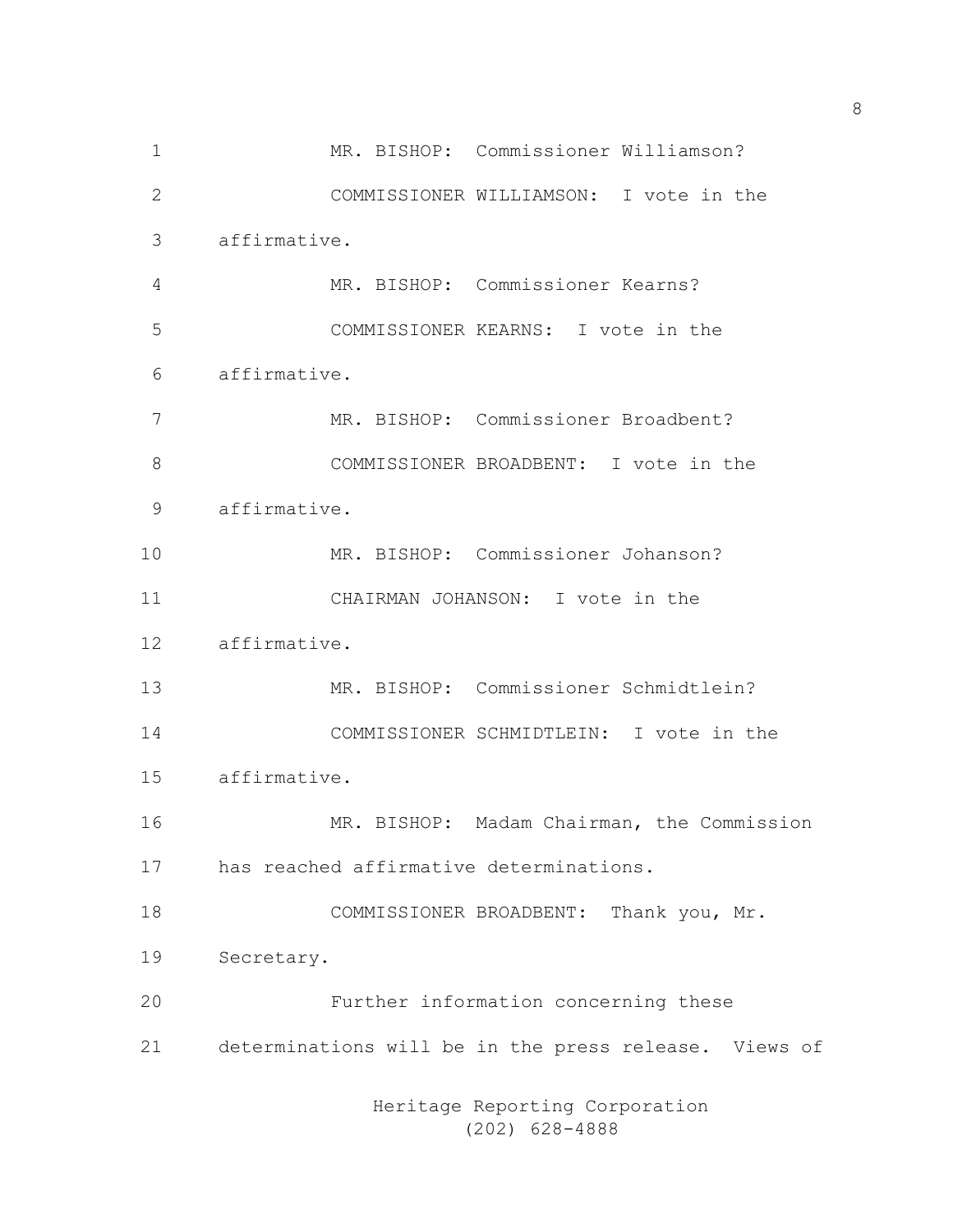the Commission are currently scheduled to be completed and filed by August 22, 2019.

 Thank you to all the staff that participated in these investigations. We will pause for a moment while we change staff for the next vote. Thank you. (Pause.) COMMISSIONER BROADBENT: Next, we turn to vote on the second review of Investigation No. 701-TA-450 and 731-TA-1122, concerning Imports of Laminated Woven Sacks from China. Welcome to Ms. Messer and the staff who participated in these investigations. 13 Are there any questions for the staff? (No response.) COMMISSIONER BROADBENT: Are there any additions or corrections to the staff report? MS. MESSER: Thank you, Commissioner Broadbent. Mary Messer, Office of Investigations. There are no revisions or additions to the staff report; however, it is my privilege to introduce Madeline Heeren who will be completing her first

> Heritage Reporting Corporation (202) 628-4888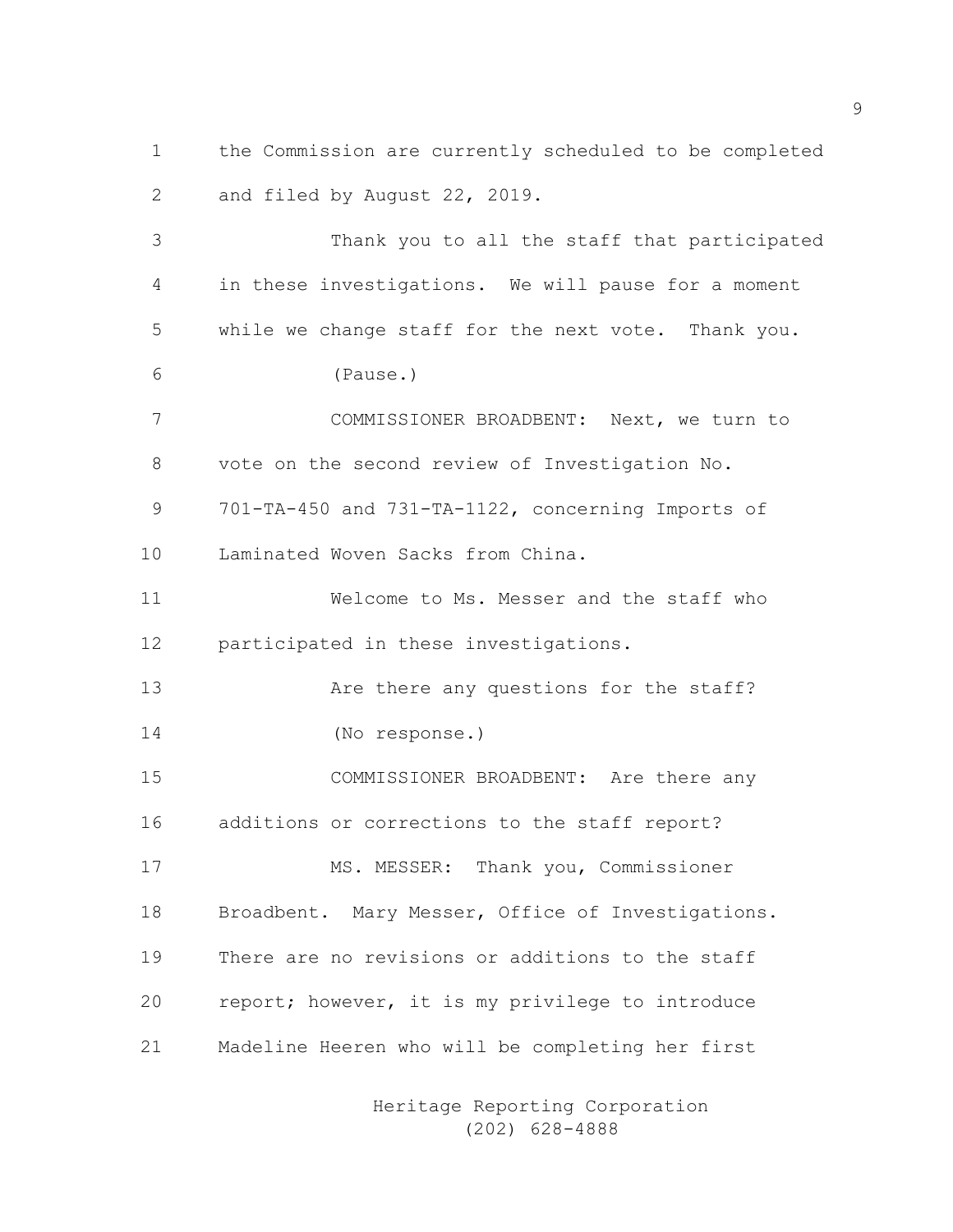proceeding as an attorney advisor with the Commission's Office of General Counsel. COMMISSIONER BROADBENT: Great. Welcome. Is there any objection to approval of the staff report? (No response.) COMMISSIONER BROADBENT: Hearing none, it is approved. Mr. Secretary, will you please call the roll. MR. BISHOP: Commissioner Johanson? CHAIRMAN JOHANSON: I vote in the affirmative. MR. BISHOP: Commissioner Kearns? COMMISSIONER KEARNS: I vote in the affirmative. MR. BISHOP: Commissioner Schmidtlein? COMMISSIONER SCHMIDTLEIN: I vote in the affirmative. MR. BISHOP: Commissioner Broadbent? COMMISSIONER BROADBENT: I vote in the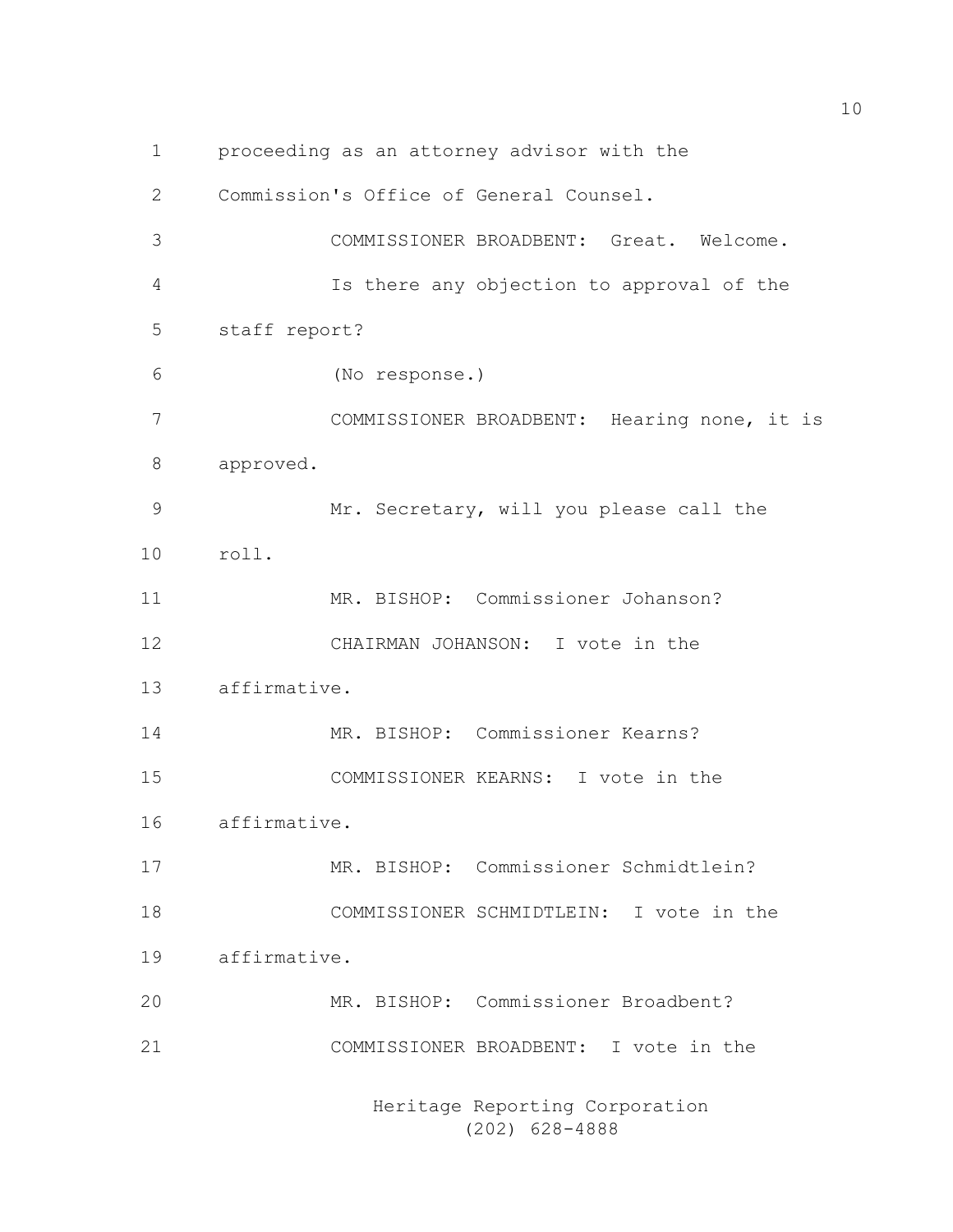affirmative.

| 2  | MR. BISHOP: Commissioner Williamson?                   |
|----|--------------------------------------------------------|
| 3  | COMMISSIONER WILLIAMSON: I vote in the                 |
| 4  | affirmative.                                           |
| 5  | MR. BISHOP: Madam Chairman, the Commission             |
| 6  | has reached affirmative determinations.                |
| 7  | COMMISSIONER BROADBENT: Thank you, Mr.                 |
| 8  | Secretary.                                             |
| 9  | Further information concerning these                   |
| 10 | determinations will be in the press release. Views of  |
| 11 | the Commission are currently scheduled to be completed |
| 12 | and filed by August 20, 2019.                          |
| 13 | Thank you to all the staff that participated           |
| 14 | in these investigations. We will pause for a moment    |
| 15 | while we change staff for the next vote.               |
| 16 | (Pause.)                                               |
| 17 | COMMISSIONER BROADBENT: We'll get to see a             |
| 18 | lot of people today. This is good.                     |
| 19 | (Laughter.)                                            |
| 20 | COMMISSIONER BROADBENT: Next, we turn to               |
| 21 | the vote on the second review of Investigation         |
|    |                                                        |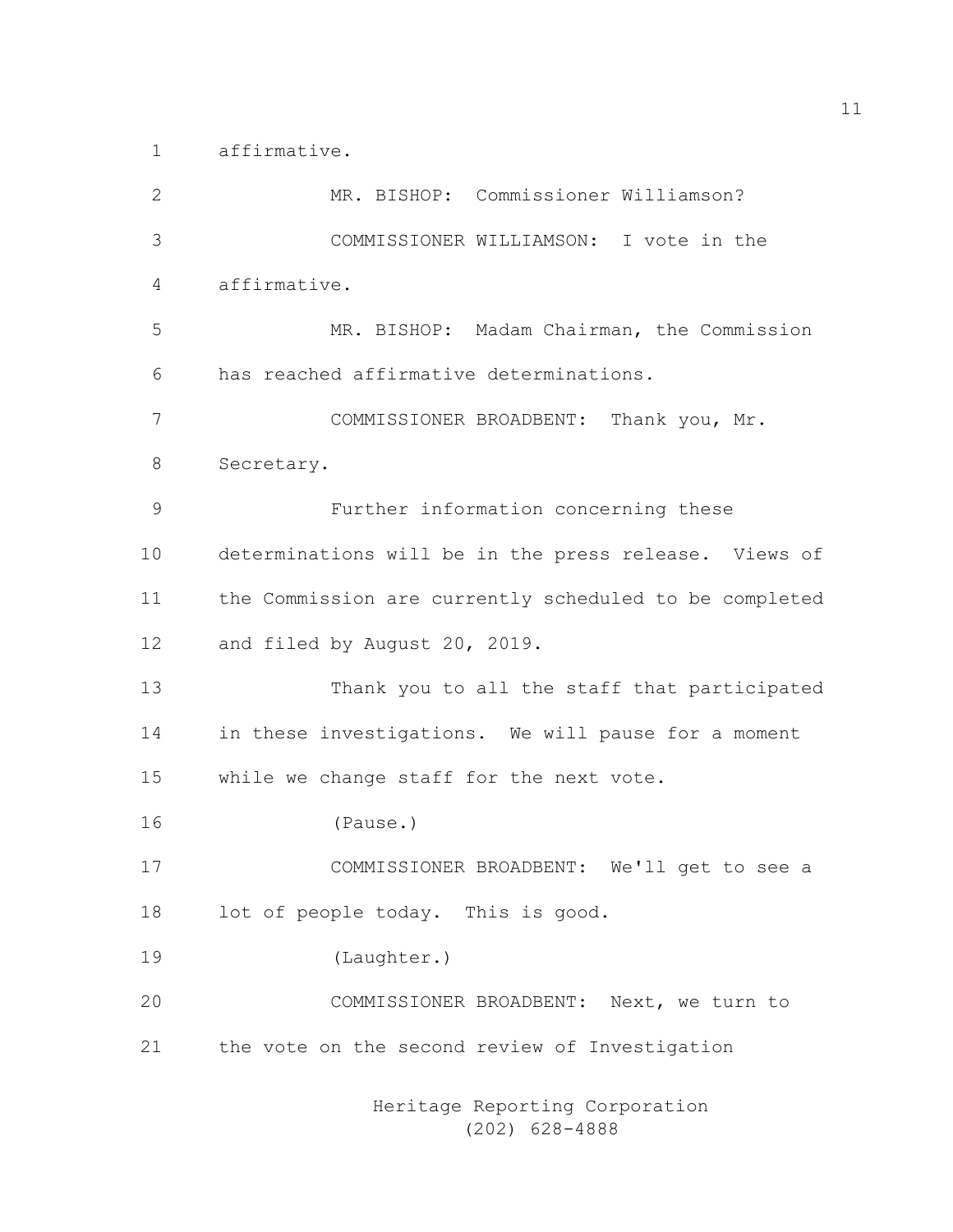No. 731-TA-1123, concerning Imports of Steel Wire Garment Hangers from China. Welcome again to Ms. Messer and the staff who participated in this investigation. Are there any questions for the staff? (No response.) COMMISSIONER BROADBENT: Are there any additions or corrections to the staff report? MS. MESSER: Thank you, Commissioner Broadbent. Mary Messer, Office of Investigations. Revisions to the staff report are contained in Memo No. INVRR065, dated July 17, 2019. COMMISSIONER BROADBENT: Is there any objection to approval of the staff report, as revised? (No response.) COMMISSIONER BROADBENT: Hearing none, it is approved. 18 Mr. Secretary, will you please call the roll. MR. BISHOP: Commissioner Schmidtlein? COMMISSIONER SCHMIDTLEIN: I vote in the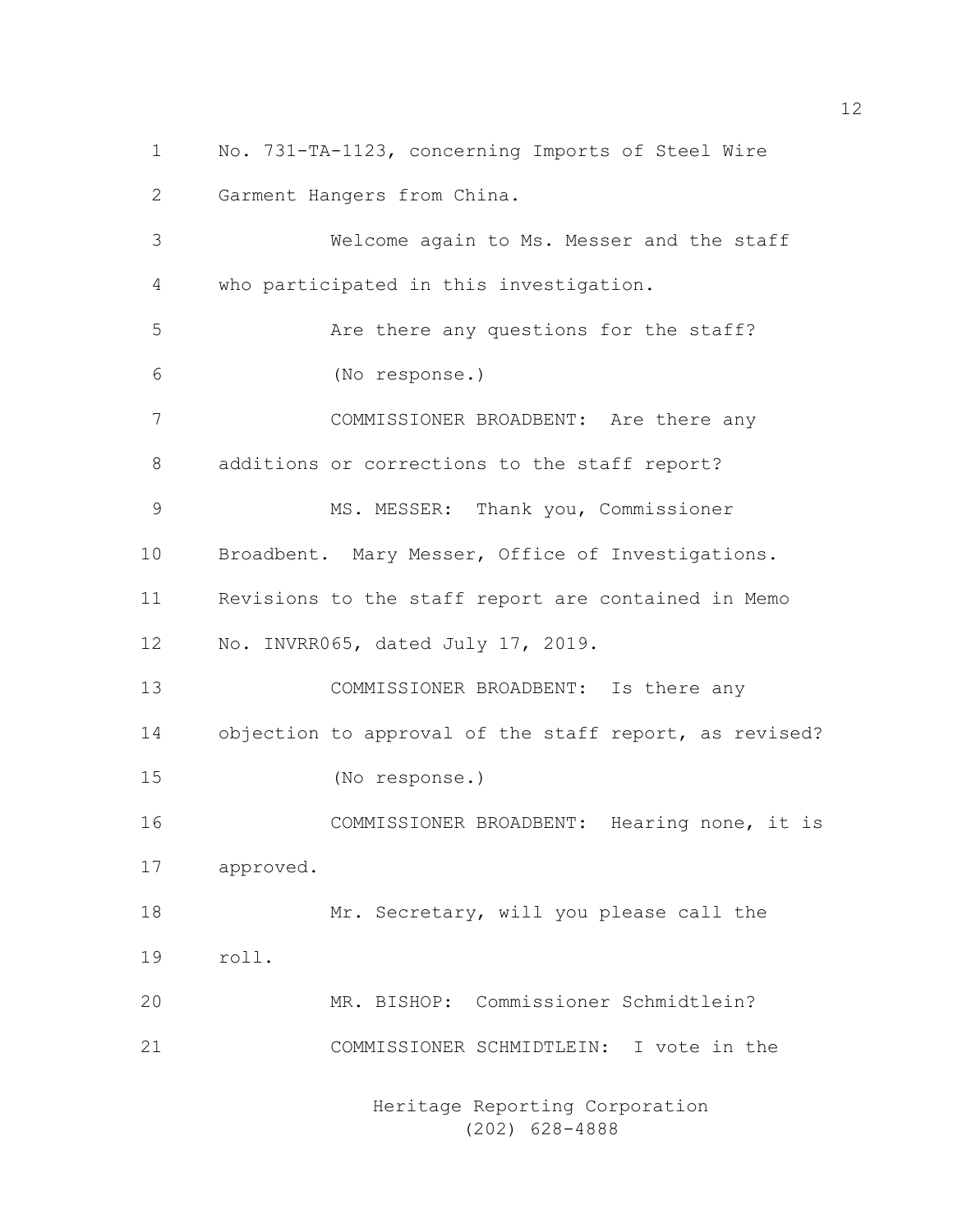affirmative.

| $\mathbf{2}$ |                               |  |  | MR. BISHOP: Commissioner Williamson?      |                                                        |
|--------------|-------------------------------|--|--|-------------------------------------------|--------------------------------------------------------|
| 3            |                               |  |  |                                           | COMMISSIONER WILLIAMSON: I vote in the                 |
| 4            | affirmative.                  |  |  |                                           |                                                        |
| 5            |                               |  |  | MR. BISHOP: Commissioner Johanson?        |                                                        |
| 6            |                               |  |  | CHAIRMAN JOHANSON: I vote in the          |                                                        |
| 7            | affirmative.                  |  |  |                                           |                                                        |
| 8            |                               |  |  | MR. BISHOP: Commissioner Kearns?          |                                                        |
| 9            |                               |  |  | COMMISSIONER KEARNS: I vote in the        |                                                        |
| 10           | affirmative.                  |  |  |                                           |                                                        |
| 11           |                               |  |  | MR. BISHOP: Commissioner Broadbent?       |                                                        |
| 12           |                               |  |  | COMMISSIONER BROADBENT: I vote in the     |                                                        |
| 13           | affirmative.                  |  |  |                                           |                                                        |
| 14           |                               |  |  |                                           | MR. BISHOP: Madam Chairman, the Commission             |
| 15           |                               |  |  | has reached an affirmative determination. |                                                        |
| 16           |                               |  |  |                                           | COMMISSIONER BROADBENT: Thank you, Mr.                 |
| 17           | Secretary.                    |  |  |                                           |                                                        |
| 18           |                               |  |  | Further information concerning this       |                                                        |
| 19           |                               |  |  |                                           | determination will be in the press release. Views of   |
| 20           |                               |  |  |                                           | the Commission are currently scheduled to be completed |
| 21           | and filed by August 22, 2019. |  |  |                                           |                                                        |
|              |                               |  |  |                                           |                                                        |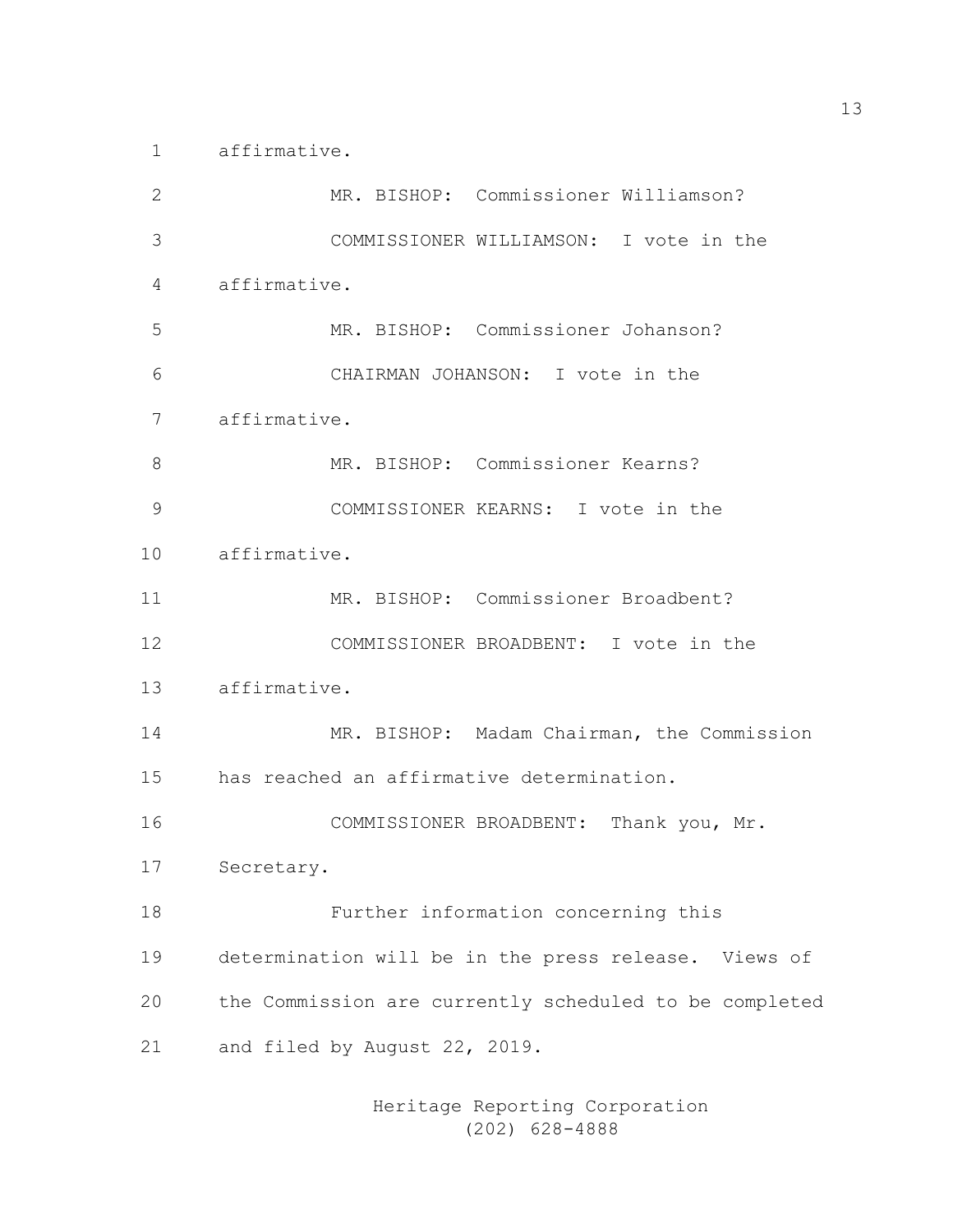Thank you to all the staff that participated in this investigation. We will pause for a moment while we change staff for the next vote. Thank you. (Pause.) COMMISSIONER BROADBENT: Next, we turn to the vote on the fourth review of Investigation No. 731-TA-749, concerning imports of Persulfates from China. Welcome again to Ms. Messer and the staff who participated in this investigation. **Are there any questions for the staff?**  (No response.) COMMISSIONER BROADBENT: Are there any additions or corrections to the staff report? MS. MESSER: Thank you, Commissioner Broadbent. Mary Messer, Office of Investigations. There are no revisions or additions to the staff 18 report; however, it is my privilege to introduce Stamin Borisson who will be completing his first proceeding as an investigator with the Commission's Office of Investigations.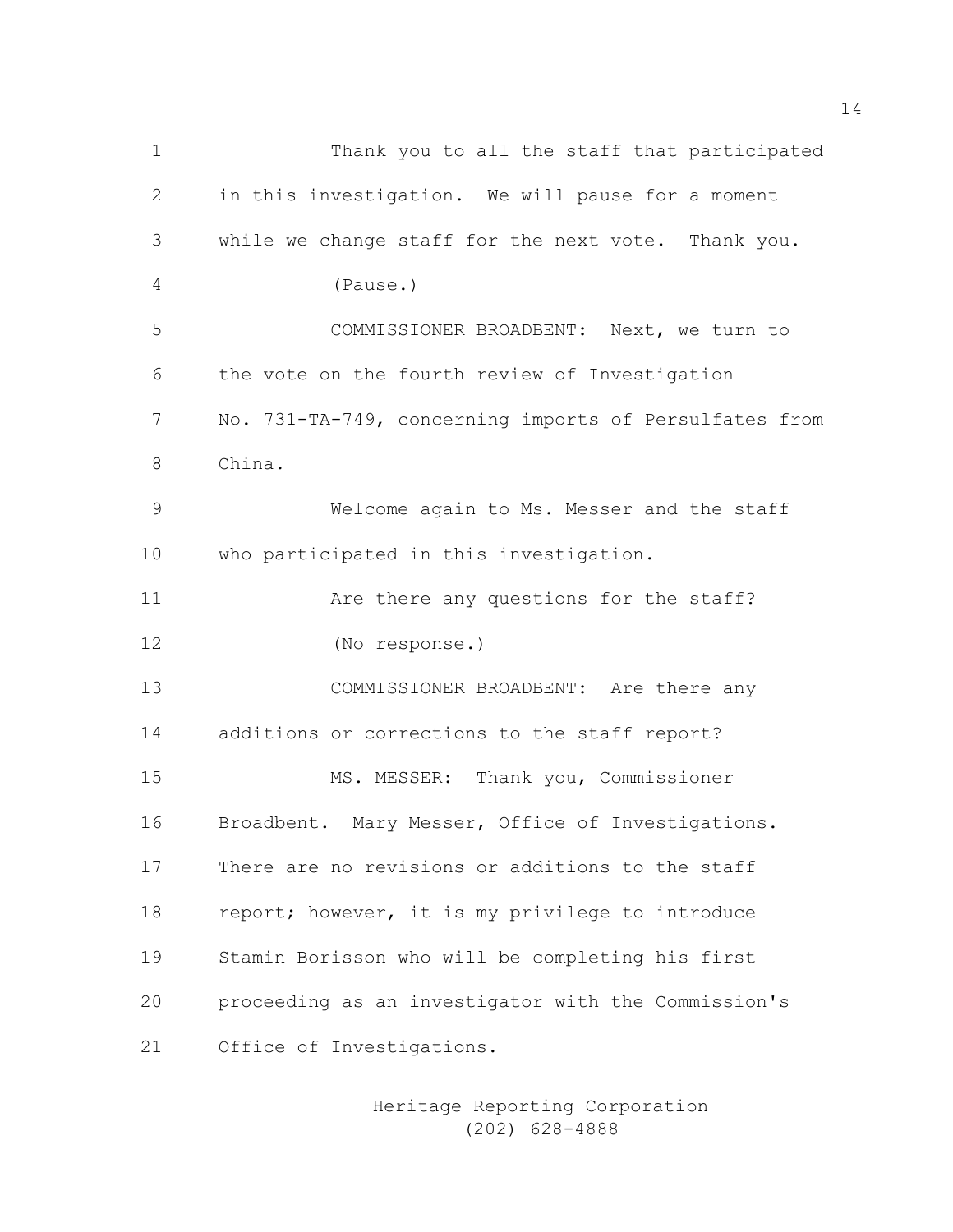Heritage Reporting Corporation COMMISSIONER BROADBENT: Welcome. Is there any objection to approval of the staff report? (No response.) COMMISSIONER BROADBENT: Hearing none, it is approved. 7 Mr. Secretary, will you please call the roll. MR. BISHOP: Commissioner Kearns? COMMISSIONER KEARNS: I vote in the affirmative. MR. BISHOP: Commissioner Broadbent? COMMISSIONER BROADBENT: I vote in the affirmative. MR. BISHOP: Commissioner Schmidtlein? COMMISSIONER SCHMIDTLEIN: I vote in the affirmative. MR. BISHOP: Commissioner Williamson? COMMISSIONER WILLIAMSON: I vote in the affirmative. MR. BISHOP: Commissioner Johanson?

(202) 628-4888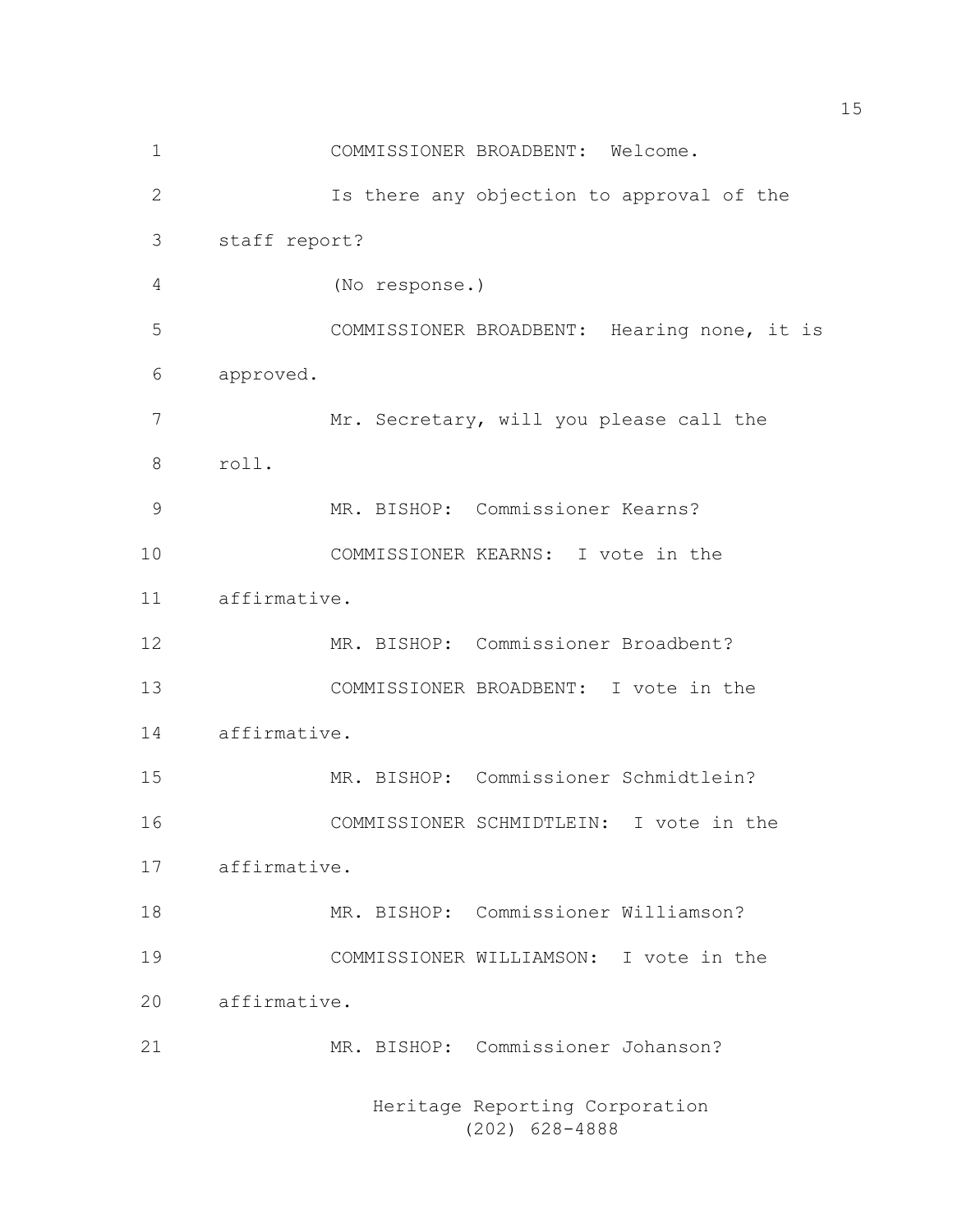CHAIRMAN JOHANSON: I vote in the affirmative. MR. BISHOP: Madam Chairman, the Commission has reached an affirmative determination. COMMISSIONER BROADBENT: Thank you, Mr. Secretary. Further information concerning this determination will be in the press release. Views of the Commission are currently scheduled to be completed and filed by August 15, 2019. Thank you again to all the staff that participated in this investigation. Seeing no other business before the Commission, this meeting is adjourned. (Whereupon, at 11:09 a.m. the meeting in the

above-entitled matter was concluded.)

Heritage Reporting Corporation (202) 628-4888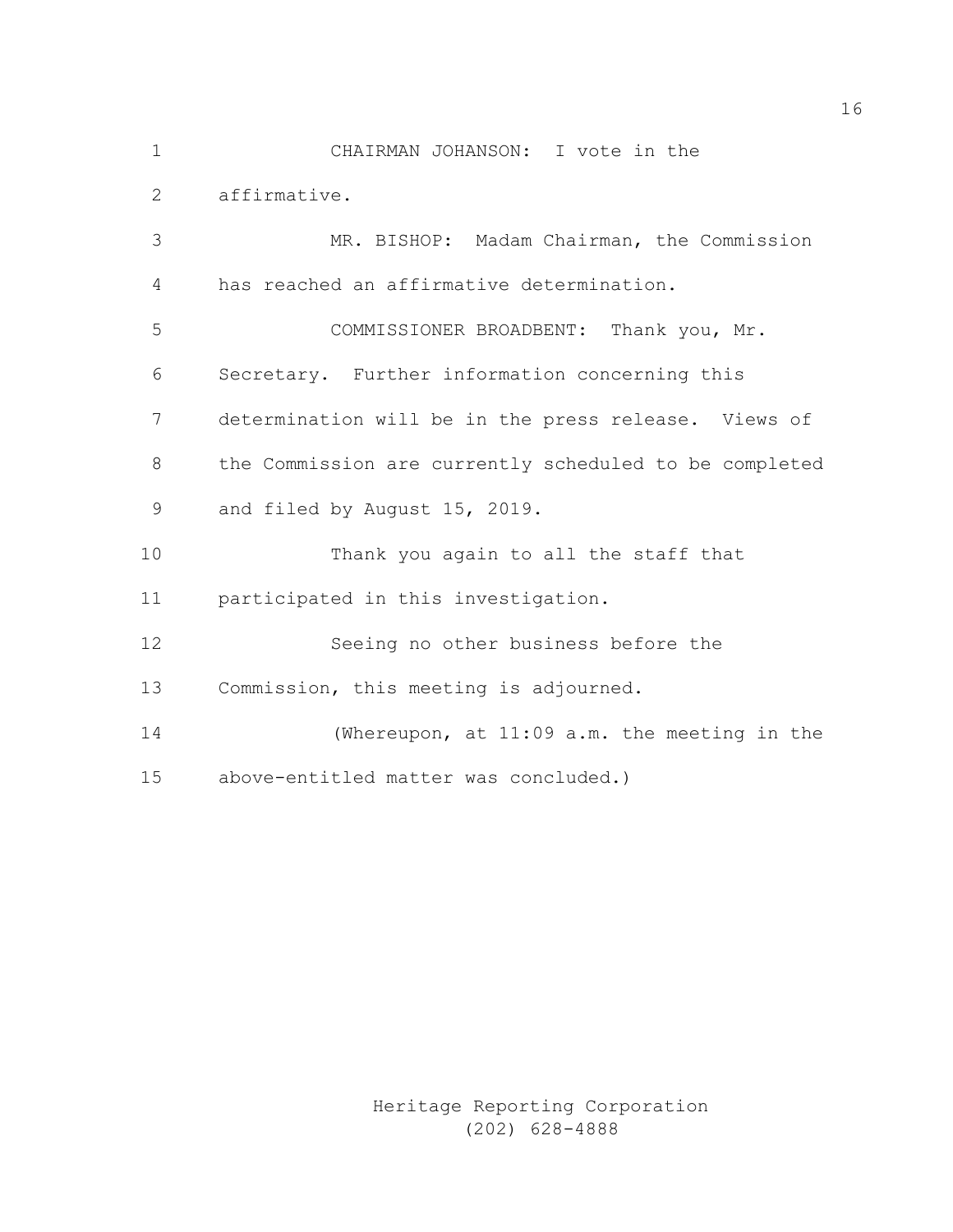#### **CERTIFICATION OF TRANSCRIPTION**

| <b>TITLE:</b> | Vote |
|---------------|------|
|---------------|------|

**INVESTIGATION NO.**: 701-TA-609 and 731-TA-1421; 701-TA-450 and 731-TA-1122; 731- TA-1123; and 731-TA-749

**HEARING DATE**: August 2, 2019

**LOCATION**: Washington, D.C.

**NATURE OF HEARING**: Commission Meeting

I hereby certify that the foregoing/attached transcript is a true, correct and complete record of the above-referenced proceeding(s) of the U.S. International Trade Commission.

DATE: 8/2/19

SIGNED:

Signature of the Contractor or the Authorized Contractor's Representative 1220 L Street, N.W. - Suite 206 Washington, D.C. 20005

I hereby certify that I am not the Court Reporter and that I have proofread the above-referenced transcript of the proceeding(s) of the U.S. International Trade Commission, against the aforementioned Court Reporter's notes and recordings, for accuracy in transcription in the spelling, hyphenation, punctuation and speakeridentification, and did not make any changes of a substantive nature. The foregoing/attached transcript is a true, correct and complete transcription of the proceeding(s).

SIGNED:

Signature of Proofreader

I hereby certify that I reported the above-

Pail W. fors